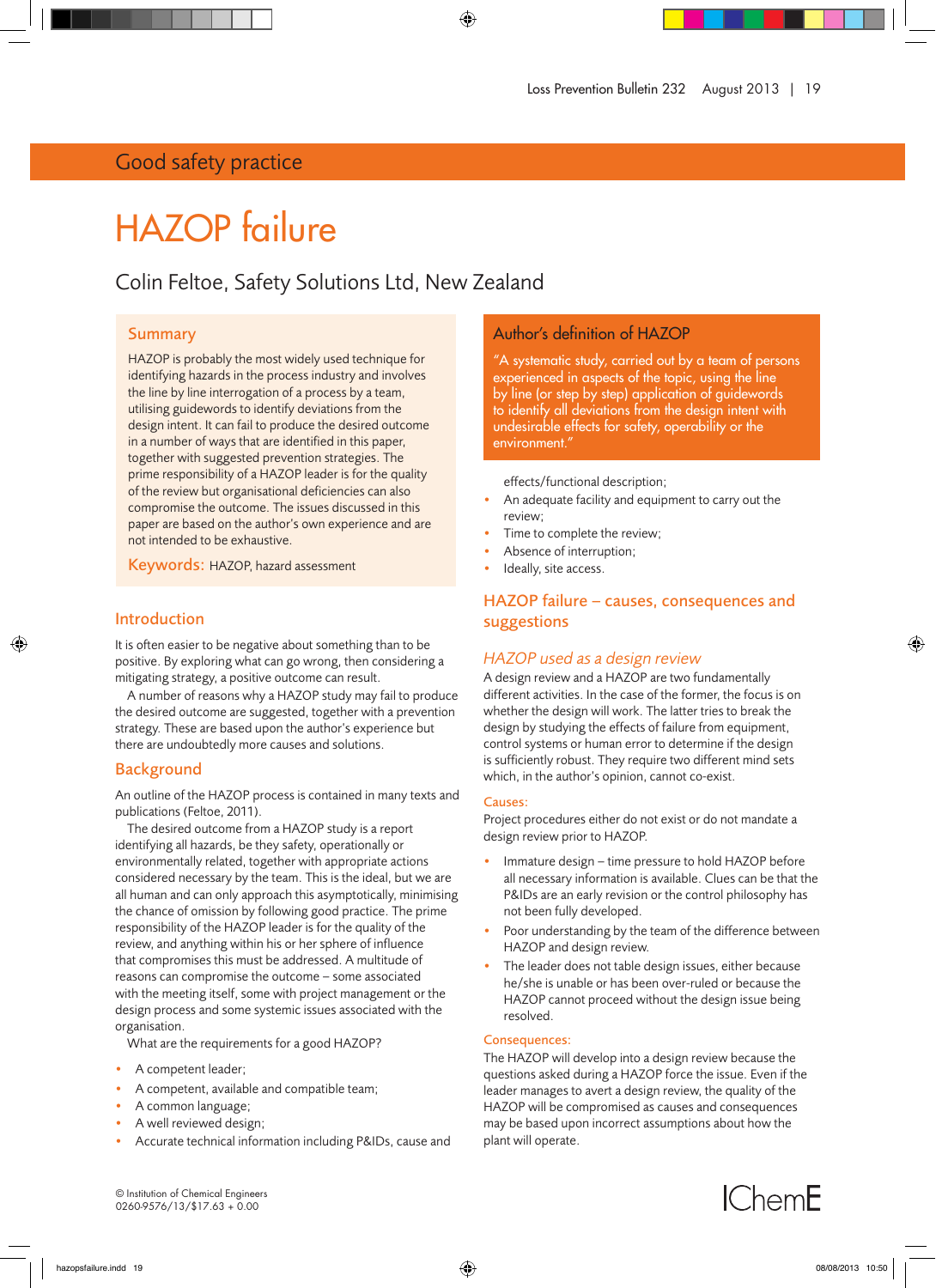#### Suggestions:

- A clearly laid out project sequence showing the different reviews required (design, HAZID, HAZOP) and when they must occur will help but must be practical within the timeframe of the project.
- Every industry has different constraints, which are not always purely financial. For example, the dairy industry has many project completion dates driven by the seasons. Milk will start flowing in September (in New Zealand) regardless. The only degree of freedom is the start date.
- The same project procedure, which outlines the stages of a project, should describe the type of review required, the information required in advance of that review, how it will be carried out and the competence requirements for the attendees. This will only succeed if the project procedure is actively managed.
- The above will reduce the likelihood of an immature design being brought to HAZOP however should all else fail the final option is to reschedule the HAZOP. This can be a bold but necessary move particularly if team members have travelled to attend. If the HAZOP proceeds regardless, the leader must qualify the final report clearly identifying the limitations.

# *Lack of management support*

Industries such as oil and gas have a long standing relationship with HAZOP and support is automatic. Others that are new to the concept have yet to appreciate the benefit.

#### Causes:

- A complex management structure with no assigned responsibility;
- Insufficient resources provided;
- Poor management awareness of the process, its benefits and their legal responsibilities.

#### Consequences:

If the HAZOP process is not perceived as important, a number of consequences may ensue including poor attendance by team members, tolerated interruptions, lack of resources for a timely design or for implementing actions. The last point relates particularly to the review of existing rather than new facilities where engineering and financial resources are harder to justify than on a new facility. HAZOP is a method of extracting information from people in the team who have the knowledge. If the right team has not been selected the knowledge will not be there to be extracted. Some interesting questions may still be raised but have all the right questions been asked? Having the right team is crucial.

#### Suggestions:

Managing from the bottom up is never an easy task. Management training is often offered as a solution to this problem but the author only concurs with this view to a point. It will help but not on its own. Three suggestions:

- Show management the product i.e. the report with all the identified actions, which would not exist but for the HAZOP.
- Make a senior manager responsible for the final "sign off" of the HAZOP report prior to commissioning. This will focus

their attention. The responsibility in this regard is to confirm that all actions have been cleared or formally accepted as exceptions and that the HAZOP process has been carried out according to company guidelines by competent people.

Are the project and HAZOP procedures approved as company documents. These state how things will be done and establish the expected standard.

If senior managers are asking questions about HAZOP, it is a good indicator.

# *Not enough time*

This is a real and frequently encountered problem. Ideally, the HAZOP leader should have viewed the P&IDs, agreed the scope and priorities, then made an estimate of the number of nodes involved and hence the time required allowing for breaks. In reality, the leader is often told how much time has been allocated and if attending engineers are flying in (and out) from overseas, there is additional pressure to make the HAZOP fit the available time.

#### Causes:

- Project time pressures;
- Leader fails to keep the team focused and drive the study along;
- A poor estimation of the required time, early in the project, which then becomes "cast in stone";
- Budget constraints.

#### Suggestions:

- Involve the leader in estimating the required time early.
- If the allowed duration is patently inadequate, the leader must prioritise e.g. main process, hot oil systems, steam systems, condensate system, cooling water, instrument air etc. Everything studied must be reviewed properly. There are no shortcuts, no quick and dirty 'mini' HAZOPs. Missing out functionally identical duplicates such as identical storages can speed things up and it can be agreed at the outset that certain failures are of such a low likelihood as to be considered non-credible – for example, a leak between the service and the process side of a duo plate heat exchanger. What isn't done must be tabled and a decision is then required to reschedule. The author has faced this situation on numerous occasions.

#### *Poor leader*

#### What makes a good leader?

- Formal HAZOP training.
- Good facilitator skills.
- Having enough engineering nous to understand and drive the review. They are experts in the HAZOP process, not in the design being reviewed, that is the function of the team.
- A broad enough knowledge of other techniques so they may be applied where appropriate e.g. FMEA, LOPA, HAZID, batch or sequential methodology.
- A liking for attention to detail.
- Enough stamina to give the last guideword the same loving care and attention as the first.
- Be independent of the project, not the design engineer

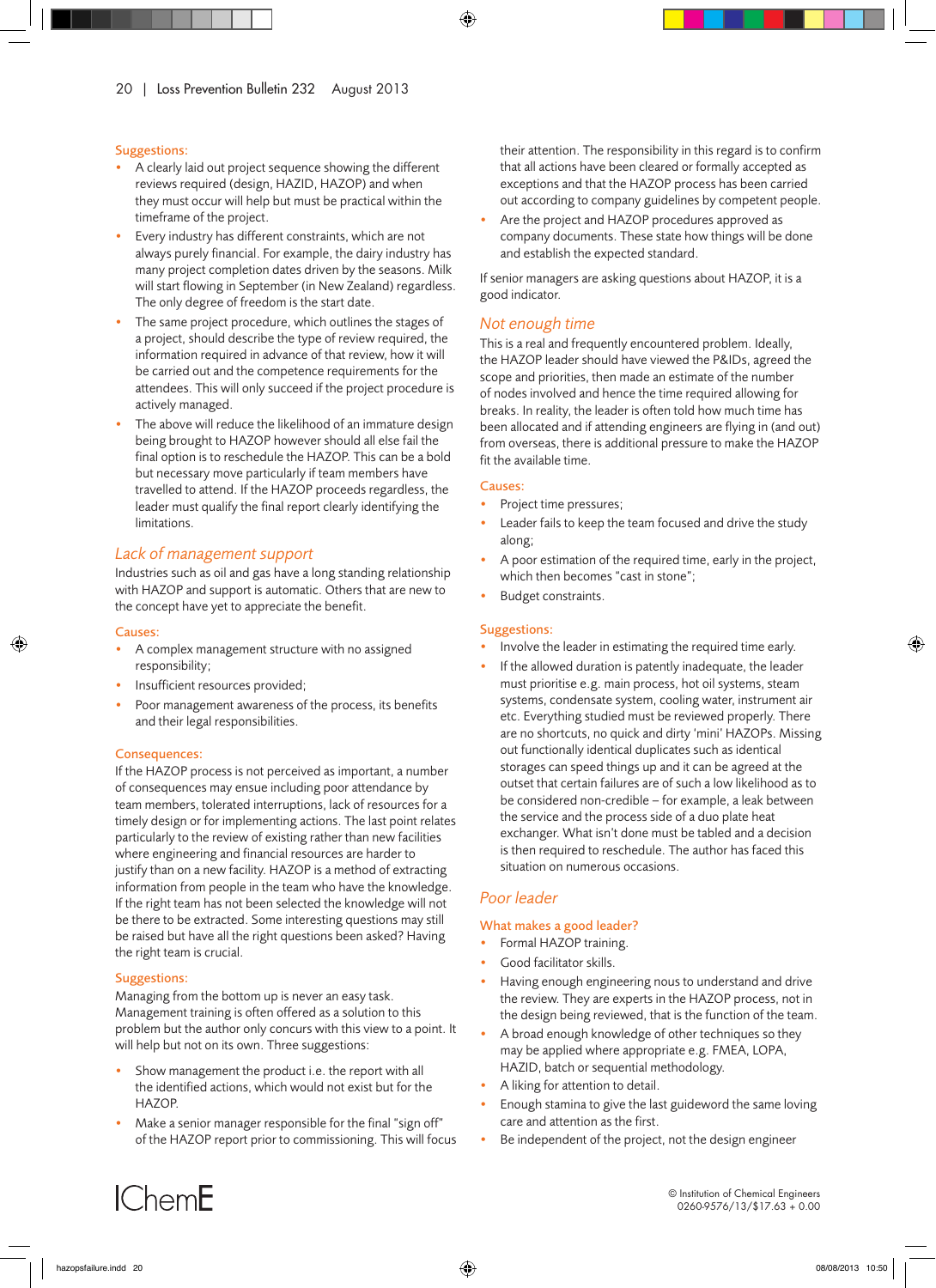who is defensive about his/her design, and not the project manager who is defensive about the budget.

This is quite a tall order and it would be unrealistic to believe all leaders have all the above qualities but they should aspire to them.

#### Causes:

- Poor or no training. It is assumed that because a person has sat in on a few HAZOPs they are competent.
- No competency standard established.
- Insufficient experience for the scale of the review.

#### Consequences:

The most obvious consequence is a poor quality HAZOP.

#### Suggestion:

- Develop a competency standard that includes training and an audit.
- The audit should not only aid improvement but weed out those who are not suited to the leader's role irrespective of their training or qualifications.
- Require the leader to be independent of the project. Not necessarily of the company unless either the company does not have the internal resources or independence between the company and contractor is required.

# *Dominant personality in team*

This can be a problem for the leader, particularly if that person is the leaders' boss and has specifically requested to attend.

#### Consequences:

• Other members of the team may feel intimidated and withdraw their participation. The situation is a facilitation challenge that must be addressed by the leader. It is easy to say that he or she must have the courage of his or her convictions and deal with the situation, regardless of career limiting implications.

#### Suggestions:

- Directing questions to specific people in the team.
- Give the dominant person a job like scribing.
- It is rare that the person would have to be removed from the meeting and this should be done subtly, possibly involving a third party requesting the person's presence elsewhere.
- Use an independent facilitator.

# *Team tiredness*

The first indication that the team is tiring is a lack of response. A tired team will not produce a quality product and lateral thinking will be limited. A similar effect to tiredness can be caused by analysis fatigue.

#### Causes:

- Sessions too long;
- Sessions too many in succession;
- Insufficient breaks;
- Poor working environment;
- A HAZOP where the team members have travelled and have their return arrangements in place can put pressure to work long hours in order to complete the study in the available time (see *"Not enough time"* above).

#### Suggestions:

- Start early finish early. Ideally start 8am, finish 3pm.
- Initial session 1.5 hrs thereafter break every hour.
- If possible, schedule a five day study to cross a weekend.
- Everyone need not be involved in the review for the whole time. This is not the same as saying a person is available on request. In the former, a deliberate decision is made that a person's skills are not applicable. In the latter, the person will only be able to answer questions which someone else has raised and will not be contributing to the identification of deviations.
- Encourage humour. HAZOP is a paradox. On one hand a rigid methodology is being followed while on the other we desire lateral thinking. It is a serious business but its success is not helped by being too serious. It is the author's opinion that humour "lubricates the brain" and encourages lateral thinking. An off-the-cuff silly remark may spark a train of thought in another direction. Even if not, it will lighten the day.
- Regular and good quality refreshments lift the spirits.

# *The defensive design engineer*

It is only natural that a design engineer will want to defend his or her design. If the answer to every deviation is "that can't happen because, because, because!!" then the engineer is in the wrong frame of mind for a HAZOP. The desired attitude for the design engineer is for him or her to make their contribution not only by answering the questions of others but by pushing the bounds of credibility by assuming safeguards have failed, then once the hazards have been identified stepping back and by assessing the safeguards.

#### Causes:

- Lack of appreciation of the purpose of a HAZOP by the design engineer.
- A natural personality trait.

#### Consequences:

- The study may degenerate into a dialogue between the design engineer and the leader.
- Hazards are not identified and documented.
- Questions are viewed as a direct challenge to the engineer's competence.

#### Suggestions:

- The leader can ascertain if the design engineer is familiar with HAZOP prior to the meeting starting and if not can provide a few words of wisdom.
- As part of the leader's introduction, a few words such as: "Our going-in position is that the design is perfect in performing its desired function. Now we are going to try to break it to see how robust it is and we need your help" will help.

The author's experience has been that those engineers new to the process soon warm to it but those whose personality makes them naturally defensive are hard work.

# *Problem solving*

This is a common problem.